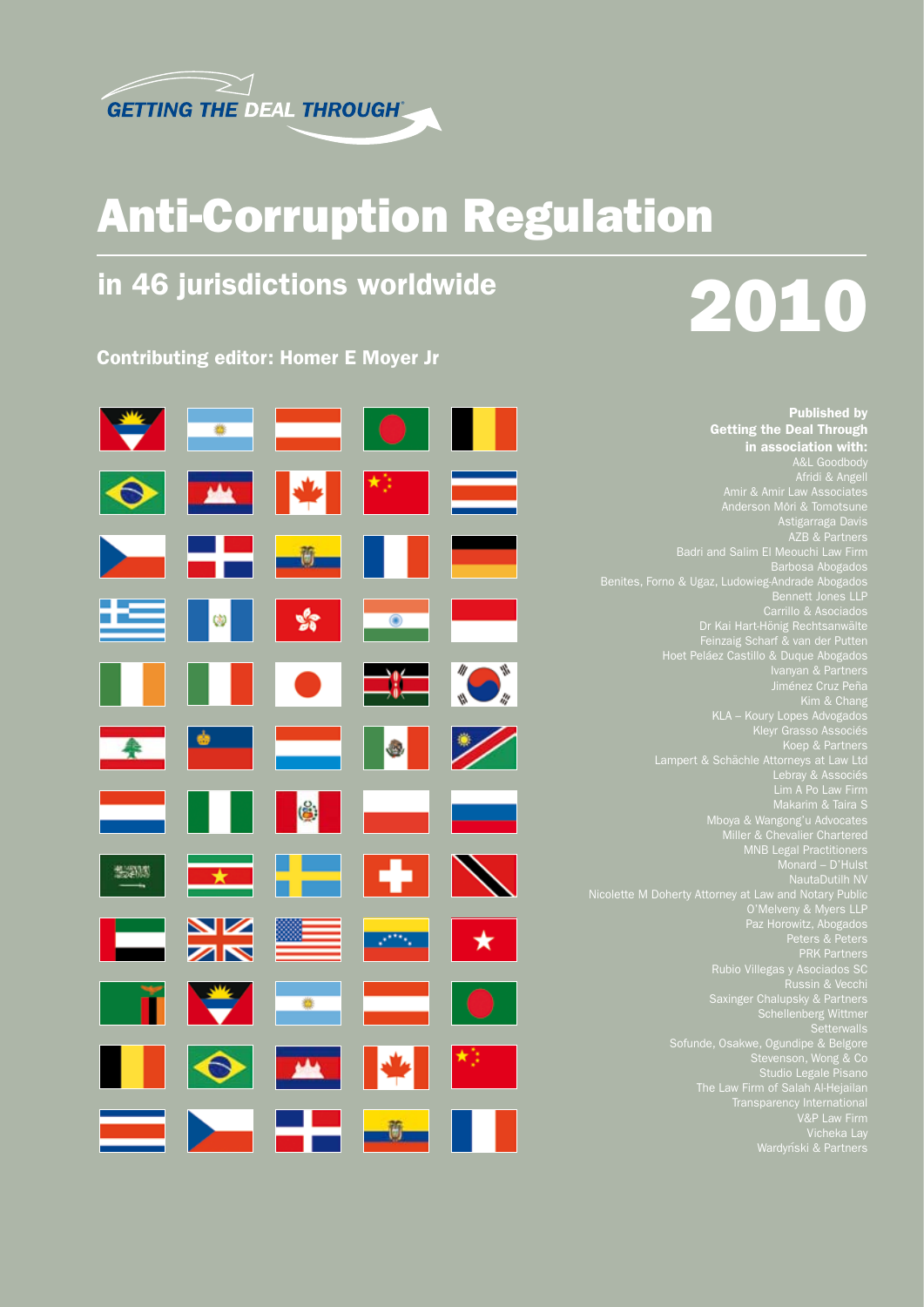|  | <b>GETTING THE DEAL THROUGH</b> |
|--|---------------------------------|

## Anti-Corruption Regulation 2010

Contributing editor: Homer E Moyer Jr Miller & Chevalier Chartered

Business development manager Joseph Samuel

Marketing managers Alan Lee George Ingledew Robyn Hetherington Dan White Tamzin Mahmoud Ellie Notley

Subscriptions manager Nadine Radcliffe *gettingthedealthrough.com*

Assistant editor Adam Myers Editorial assistant Nina Nowak

Senior production editor Jonathan Cowie

Chief subeditor Senior subeditor Kathryn Smuland Subeditors Ariana Frampton

Editor-in-chief Callum Campbell Publisher Richard Davey

Peter Beech

#### Anti-Corruption Regulation 2010

Published by Law Business Research Ltd London, W11 1QQ, UK Tel: +44 20 7908 1188 © Law Business Research Ltd 2010

No photocopying: copyright licences do not apply. ISSN 1742-9862

The information provided in this<br>publication is general and may not<br>apply in a specific situation. Legal<br>advice should always be sought<br>on the information provided. This<br>information is not intended to create,<br>nor does rece

Printed and distributed by Encompass Print Solutions Tel: 0870 897 3239

Law **Business** 

| Monty Raphael Trustee and member of the board, Transparency International UK                                                                                       | з   |  |
|--------------------------------------------------------------------------------------------------------------------------------------------------------------------|-----|--|
| <b>Overview</b> Homer E Moyer Jr Miller & Chevalier Chartered                                                                                                      | 5   |  |
| <b>Antigua &amp; Barbuda</b> Edward H Davis Jr and Arnoldo B Lacayo Astigarraga Davis<br>Nicolette M Doherty Nicolette M Doherty Attorney at Law and Notary Public | 10  |  |
| Argentina Adalberto Ramiro Barbosa and Patricio O'Reilly Barbosa Abogados                                                                                          |     |  |
| <b>Austria</b> Christina Hummer Saxinger Chalupsky & Partners                                                                                                      | 19  |  |
| <b>Bangladesh</b> M Amir-UI Islam Amir & Amir Law Associates                                                                                                       | 24  |  |
| <b>Belgium</b> Christiaan Barbier Monard - D'Hulst                                                                                                                 | 30  |  |
| <b>Brazil</b> Isabel C Franco KLA – Koury Lopes Advogados                                                                                                          | 35  |  |
| <b>Cambodia</b> Vicheka Lay                                                                                                                                        | 40  |  |
| <b>Canada</b> Milos Barutciski Bennett Jones LLP                                                                                                                   | 43  |  |
| <b>China</b> Nathan G Bush <i>O'Melveny &amp; Myers LLP</i>                                                                                                        |     |  |
| <b>Costa Rica</b> Gabriela Goebel Prestinary Feinzaig Scharf & van der Putten                                                                                      | 54  |  |
| Czech Republic Daniela Musilova and Lucia Zachariasova PRK Partners                                                                                                | 58  |  |
| <b>Dominican Republic</b> Marcos Peña-Rodríguez and Carmen Amaro Bergés Jiménez Cruz Peña                                                                          | 64  |  |
| <b>Ecuador</b> Bruce Horowitz Paz Horowitz, Abogados                                                                                                               | 68  |  |
| <b>France</b> Stéphane Bonifassi Lebray & Associés                                                                                                                 | 71  |  |
| Germany Kai Hart-Hönig Dr Kai Hart-Hönig Rechtsanwälte                                                                                                             | 76  |  |
| Greece Ioanna Anastassopoulou and Alexandra Mitsokali V&P Law Firm                                                                                                 | 81  |  |
| <b>Guatemala</b> Alfonso Carrillo M and Alfonso Carrillo M Jr <i>Carrillo &amp; Asociados</i>                                                                      | 87  |  |
| <b>Hong Kong</b> Angus Forsyth Stevenson, Wong & Co                                                                                                                | 91  |  |
| <b>India</b> Vineetha M G and Aditya Vikram Bhat AZB & Partners                                                                                                    | 95  |  |
| <b>Indonesia</b> Richard Cornwallis and Benny Bernarto Makarim & Taira S                                                                                           | 103 |  |
| <b>Ireland</b> Joe Kelly and Katie Byrne A&L Goodbody                                                                                                              | 108 |  |
| <b>Italy</b> Roberto Pisano Studio Legale Pisano                                                                                                                   | 116 |  |
| Japan Kenichi Sadaka, Koya Uemura and Emi Sakai Anderson Mori & Tomotsune                                                                                          | 122 |  |
| Kenya Godwin Wangong'u Mboya & Wangong'u Advocates                                                                                                                 | 127 |  |
| <b>Korea</b> Kyungsun Kyle Choi and Kyo-Hwa Liz Chung Kim & Chang                                                                                                  | 132 |  |
| Lebanon Jihad Rizkallah, Karen Malek and Marie-Anne Jabbour Badri and Salim El Meouchi Law Firm                                                                    |     |  |
| Liechtenstein Siegbert A Lampert Lampert & Schächle Attorneys at Law Ltd                                                                                           |     |  |
| <b>Luxembourg</b> Rosario Grasso Kleyr Grasso Associés                                                                                                             | 148 |  |
| <b>Mexico</b> Luis Rubio-Barnetche, Bertha A Ordaz-Avilés and Carlos A Camargo-Tovar<br>Rubio Villegas y Asociados SC                                              | 154 |  |
| Namibia Peter Frank Koep and Hugo Meyer van den Berg Koep & Partners                                                                                               |     |  |
| Netherlands Bert A Fibbe NautaDutilh NV                                                                                                                            | 162 |  |
| <b>Nigeria</b> Babajide O Ogundipe and Chukwuma Ezediaro Sofunde, Osakwe, Ogundipe & Belgore                                                                       | 166 |  |
| Peru José Ugaz Sánchez-Moreno Benites, Forno & Ugaz, Ludowieg-Andrade Abogados                                                                                     | 170 |  |
| <b>Poland</b> Janusz Tomczak Wardyński & Partners                                                                                                                  | 174 |  |
| <b>Russia</b> Khristofor Ivanyan and Vasily Torkanovskiy Ivanyan & Partners                                                                                        | 179 |  |
| Saudi Arabia Robert Thoms and Sultan Al-Hejailan The Law Firm of Salah Al-Hejailan                                                                                 | 186 |  |
| <b>Suriname</b> Hans Lim A Po Jr Lim A Po Law Firm                                                                                                                 | 189 |  |
| <b>Sweden</b> Harald Nordenson and Caroline Falconer Setterwalls                                                                                                   | 193 |  |
| <b>Switzerland</b> Paul Gully-Hart and Peter Burckhardt Schellenberg Wittmer                                                                                       | 199 |  |
| Trinidad & Tobago Edward H Davis Jr, Ava Borrasso and Sunita Harrikissoon Astigarraga Davis                                                                        | 205 |  |
| <b>United Arab Emirates</b> Charles Laubach and Aly Shah Afridi & Angell                                                                                           | 210 |  |
| <b>United Kingdom</b> Monty Raphael Peters & Peters                                                                                                                | 217 |  |
| <b>United States</b> Homer E Moyer Jr, James G Tillen, Jeffrey Hahn and Marc Alain Bohn<br>Miller & Chevalier Chartered                                            | 229 |  |
| Venezuela Fernando Peláez Pier, Giovanni Rionero and Patrick Petzall K<br>Hoet Peláez Castillo & Duque Abogados                                                    | 236 |  |
| <b>Vietnam</b> Nghiem Thanh Tung and Mai Thi Minh Hang Russin & Vecchi                                                                                             | 241 |  |
| <b>Zambia</b> Mutembo Nchito MNB Legal Practitioners                                                                                                               | 247 |  |

Appendix 251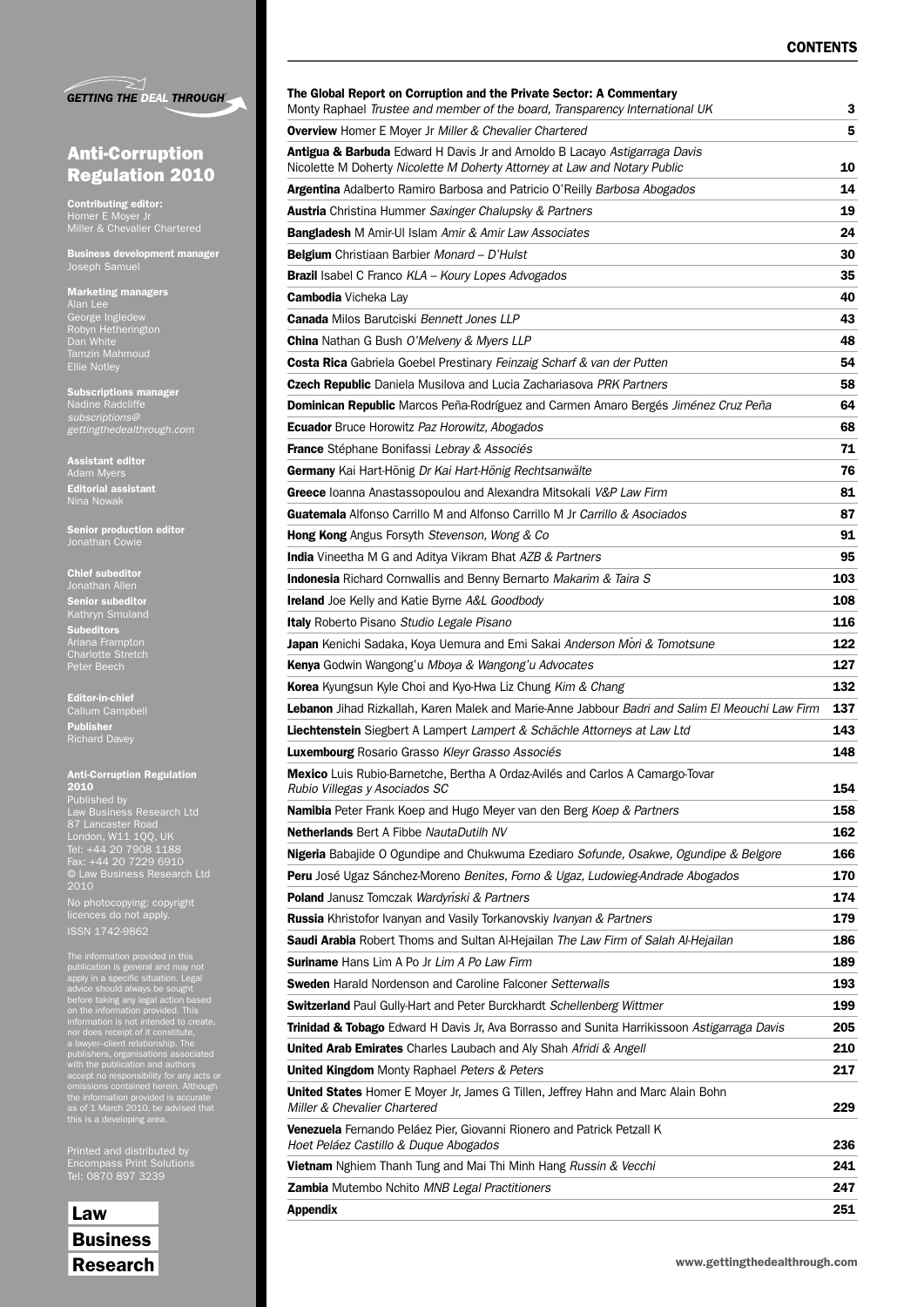# Japan

## Kenichi Sadaka, Koya Uemura and Emi Sakai

Anderson Mōri & Tomotsune

#### 1 International anti-corruption conventions

To which international anti-corruption conventions is your country a signatory?

Japan is a signatory to the OECD Convention on Combating Bribery of Foreign Public Officials in International Business Transactions (the 'OECD Convention').

This was signed on 17 December 1997 and ratified on 13 October 1998. Based on this, the Unfair Competition Prevention Act (Act No. 47 of 1993; see question 2) (the 'UCPA') was amended in 1998 and bribery of foreign public officials came to be criminalised in Japan.

The United Nations Convention against Transnational Organised Crime was signed in December 2000 and ratified on 14 May 2003.

The United Nations International Convention against Corruption was signed on 9 December 2003 and ratified on 2 June 2006.

#### 2 Foreign and domestic bribery laws

Identify and describe your national laws and regulations prohibiting bribery of foreign public officials (foreign bribery laws) and domestic public officials (domestic bribery laws).

Bribery of foreign public officials is criminally punishable under the UCPA. Violators may be imprisoned for up to five years and fined up to ¥5 million (article 21, paragraph 2 of the UCPA).

Bribery of domestic public officials is criminally punishable under the Penal Code (Act No. 45 of 1907).

The prohibitions on foreign bribery and domestic bribery are based upon different philosophies. That is to say, the former is aimed at securing and promoting the sound development of international trade, while the latter is aimed at ensuring the rectitude of the Japanese public service and maintaining people's trust in such rectitude. As a consequence of this difference, the foreign bribery prohibition was not incorporated in the Penal Code, but in the UCPA.

#### Foreign bribery

3 Legal framework

Describe the elements of the law prohibiting bribery of a foreign public official.

In order for bribery of a foreign public official to be punished under the UCPA, the bribe must be paid with regard to an 'international commercial transaction' (article18, paragraph 1). An 'international commercial transaction' means any activity of international commerce, including international trade and cross-border investment. The bribe must be provided to foreign public officials or others as defined in question 4.

The prosecutor must then establish that the bribe was made 'in order to obtain illicit gains in business'. Here, 'gains in business' means any gains that business persons may obtain during the course of their business activities, which include, for example, the acquisition of business opportunities or governmental approvals regarding the

construction of factories or import of goods.

Further, the prosecutor must establish that the bribe was made 'for the purpose of having the foreign public official or other similar person act or refrain from acting in a particular way in relation to his or her duties, or having the foreign public official or other similar person use his or her position to influence other foreign public officials or other similar persons to act or refrain from acting in a particular way in relation to that person's duties'.

Please note that not only the giving of the bribe, but also the offering or promising of the bribe is punishable under the UCPA.

#### 4 Definition of a foreign public official

How does your law define a foreign public official?

Under the UCPA, it is prohibited to give bribes not only to foreign public officials per se, but also to other persons in a position of a public nature, such persons included in the definition of 'foreign public officials, et cetera'. Article 18, paragraph 2 of the UCPA defines foreign public officials, etc, as:

- (i) a person who engages in public service for a foreign state, or local government (a public official in a narrow sense);
- (ii) a person who engages in service for an entity established under a special foreign law to carry out special affairs in the public interest (ie, a person engaging in service for a public entity);
- (iii) a person who engages in the affairs of an enterprise:
	- of which the number of voting shares or the amount of capital subscription directly owned by one or more foreign states or local governments exceeds 50 per cent of that enterprise's total issued voting shares or total amount of subscribed capital; or
	- of which the number of officers (including directors and other persons engaging in the management of the business) appointed or designated by one or more foreign state or local governments exceeds 50 per cent of that enterprise's total number of officers; and
	- to which special rights and interests are granted by the foreign state or local governments for performance of their business, or a person specified by a Cabinet Order (for such Cabinet Order, please see below) as an 'equivalent person' (ie, a person engaging in the affairs of an enterprise of a public nature);
- (iv) a person who engages in public services for an international organisation constituted by governments or intergovernmental international organisations; and
- (v) a person who engages in affairs under the authority of a foreign state or local government or an international organisation.

The Cabinet Order referred to in (iii) above (Cabinet Order No. 388 of 2001) specifies as an 'equivalent person' referred to in (iii) above any person who engages in the affairs of the following enterprises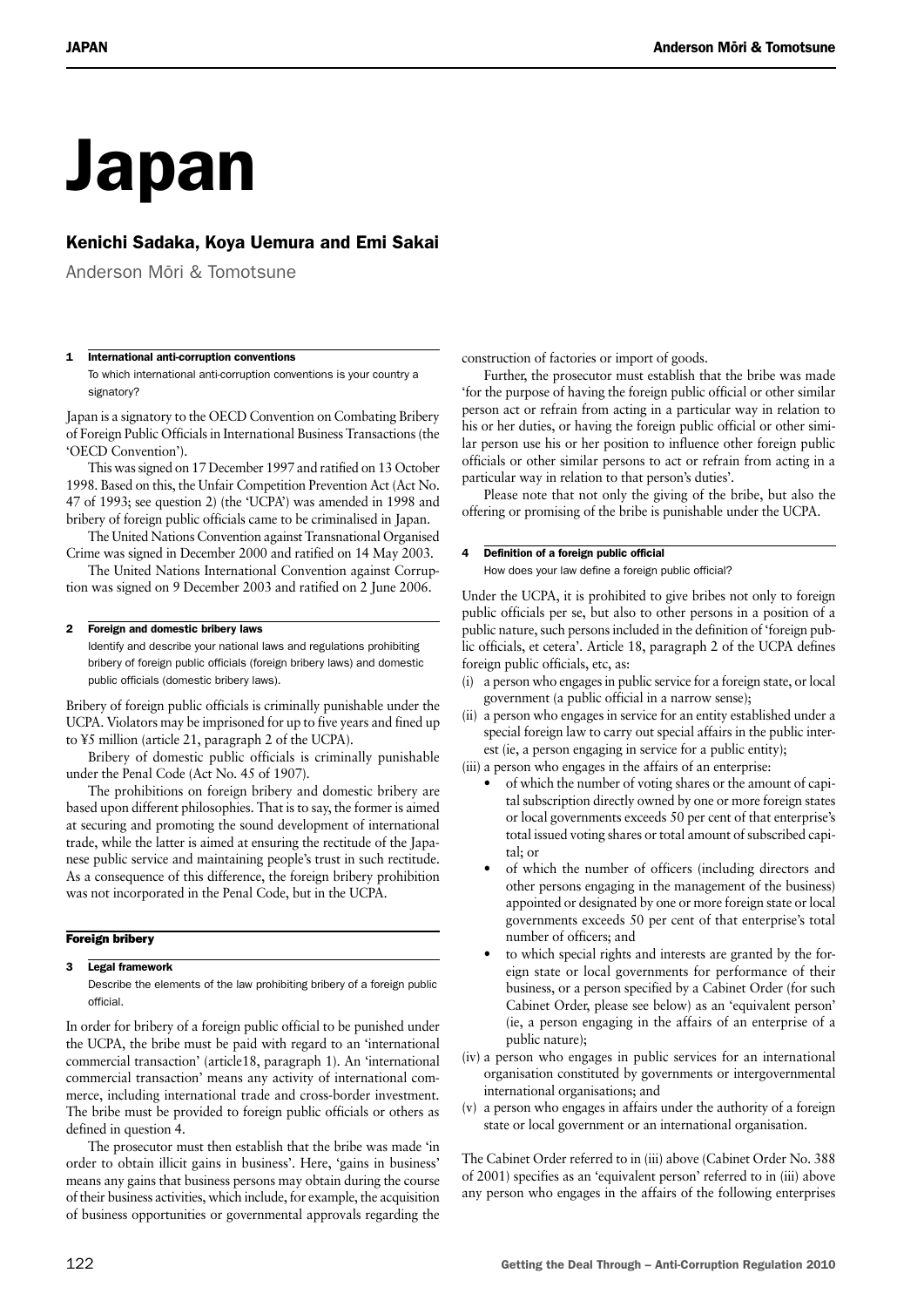(see below) to which special rights and interests are granted by foreign state or local governments for performance of their business:

- (a) an enterprise of which the voting rights directly owned by one or more foreign state or local governments exceeds 50 per cent of that enterprise's total voting rights,
- (b) an enterprise of which the shareholders' resolution cannot become effective without the approval of a foreign state or local government; or
- (c) an enterprise:
	- of which the number of voting shares or the amount of capital subscription directly owned by foreign state or local governments or 'public enterprises' (defined below) exceeds 50 per cent of that enterprise's total voting shares or capital subscription;
	- of which the number of voting rights directly owned by foreign state or local governments or public enterprises exceeds 50 per cent of that enterprise's total voting rights; or
	- of which the number of officers (including directors and other persons engaging in the management of the business) appointed by foreign state or local governments or Public Enterprises exceeds 50 per cent of that enterprise's total number of officers.

The Cabinet Order defines 'public enterprise' as an enterprise as set forth in the item (iii) above, and an enterprise as set forth in the items (a) and (b) above.

An 'international organisation' referred to in (iv) above must be constituted by a governmental or intergovernmental international organisation (for example, the UN, ILO, WTO, etc). Therefore, international organisations constituted by private organisations are outside of the scope of the foreign bribery regulations under the UCPA. According to the Guidelines for the Prevention of Bribery to Foreign Officials set by the Ministry of Economy, Trade and Industry (the 'METI') in 2004 (the 'Guidelines'), an illicit payment to an officer of the International Olympic Committee cannot be punished because it is constituted by private organisations.

For the definition of a public official under a domestic bribery law, see question 24.

#### 5 Travel and entertainment restrictions

To what extent do your anti-bribery laws restrict providing foreign officials with gifts, travel expenses, meals or entertainment?

The UCPA does not have any rules differentiating gifts, travel expenses, meals or entertainment from other benefits to be provided to foreign public officials. This means that the provision of any gifts, travel expenses, meals or entertainment could be considered as illegal bribery in the same way as the provision of cash or any other benefits.

#### 6 Facilitating payments

Do the laws and regulations permit facilitating or 'grease' payments?

The UCPA does not permit 'facilitation payments'. The Guidelines provide that such small facilitation payments shall be punishable as long as they are considered to be given 'in order to obtain illicit gains in business'.

#### Payments through intermediaries or third parties

In what circumstances do the laws prohibit payments through intermediaries or third parties to foreign public officials?

Payments of bribes to foreign public officials are prohibited, whether they are made directly or through intermediaries. While the relevant provision makes no express reference to intermediaries, it is sufficiently broad to capture and punish the payment of bribes through intermediaries.

However, in order for a person to be held liable for paying a bribe to foreign public officials through intermediaries, such person must recognise that the cash or other benefits provided by him or her to the intermediaries will be used for the payment of a bribe to such officials. For example, if a person appoints an agent in order to obtain an order from a foreign government and the appointer fully recognised that part of the fee he or she pays to the agent would be spent for the payment of a bribe to an official of the foreign government, then the appointer may be punished. On the other hand, if the appointer was unaware of such fact, then the appointer will not be punished.

#### 8 Individual and corporate liability

Can both individuals and companies be held liable for bribery of a foreign official?

Yes, both individuals and companies can be held liable for bribery to foreign public officials (article 22, paragraph 1 of the UCPA).

#### 9 Civil and criminal enforcement

Is there civil and criminal enforcement of your country's foreign bribery laws?

As mentioned above, Japanese foreign bribery laws are included in the UCPA. The UCPA was originally intended to prohibit unauthorised use of others' trademarks (registered or unregistered) or trade secrets, as well as other activities that are against fair competition. The UCPA defines such acts as 'unfair competition' (article 2), and there are special civil remedies and related treatments available for Unfair Competition, such as an injunction, presumed damages and documents production system, etc.

However, foreign bribery is explicitly excluded from the definition of 'Unfair Competition', and there are no special civil remedies or related treatments available for the violation of foreign bribery restrictions under the UCPA.

Regarding claim for damages and compensation, it may be possible based upon tort. However, in reality, it would be difficult for a plaintiff to prove the necessary causal relationship between the bribe and his or her loss of business opportunity as well as the amount of damages. So far, there has been no case reported where victims of foreign bribery (for example, competitors of a violator who lost business opportunities because of the violator's payment of a bribe) filed a civil lawsuit against the violator to recover the damages they suffered.

As to criminal enforcement, please see questions 2 and 10.

#### 10 Agency enforcement

What government agencies enforce the foreign bribery laws and regulations?

There is no special government agency to enforce the foreign bribery laws and regulations. Like other criminal laws, the foreign bribery laws are enforced by the Public Prosecutors Office and police departments of each prefecture.

#### 11 Leniency

Is there a mechanism for companies to disclose violations in exchange for lesser penalties?

No. If a person who committed a crime surrendered himself or herself before being identified as a suspect by an investigative authority, his or her punishment may be reduced (article 42, paragraph 1 of the Penal Code). However, since this provision obviously assumes that a violator is an individual, companies themselves will not be able to enjoy the benefit of self-surrender under the said provision.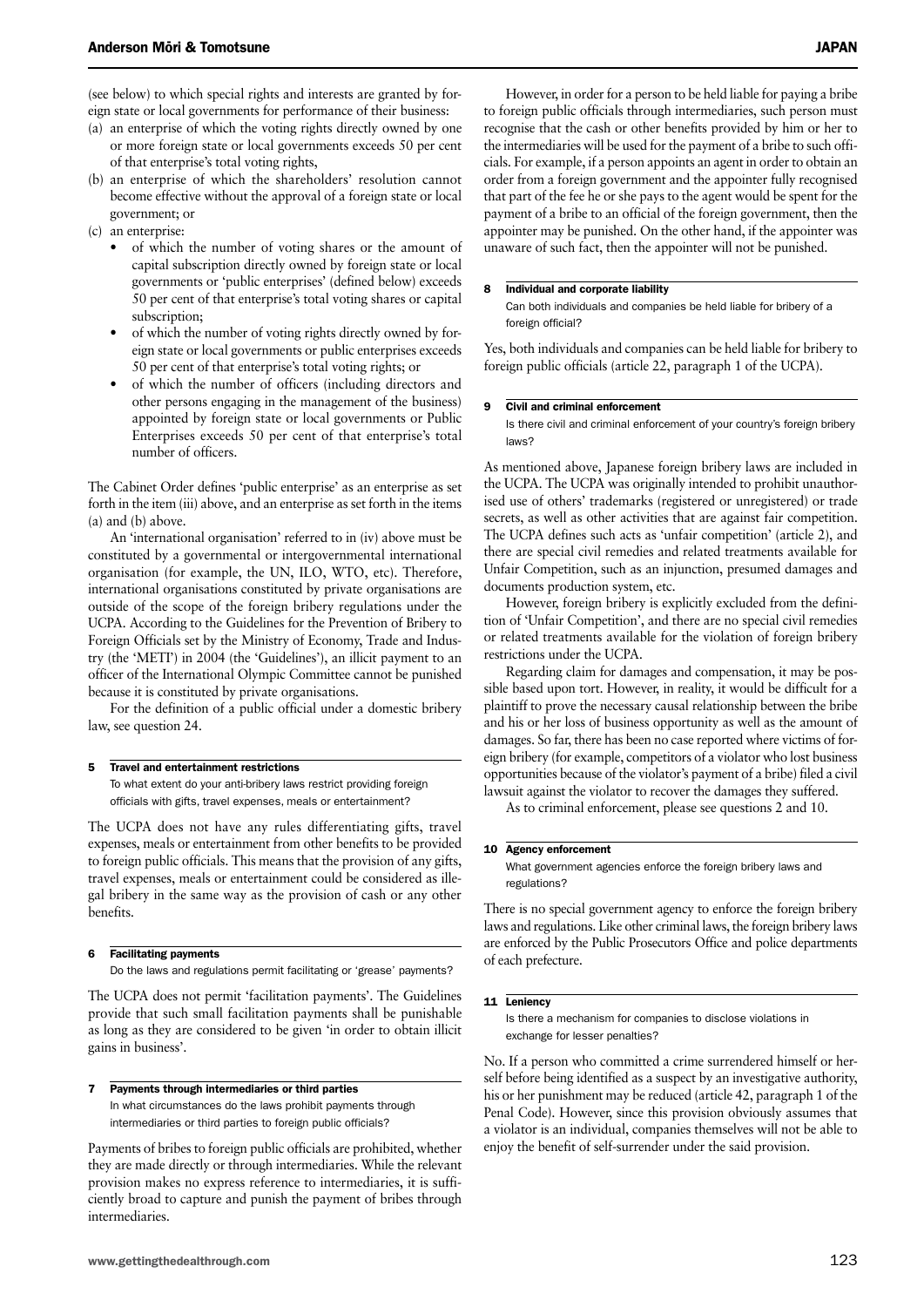#### 12 Dispute resolution

Can enforcement matters be resolved through plea agreements, settlement agreements, prosecutorial discretion or similar means without a trial?

Japanese criminal procedure does not have such systems as plea bargaining or settlement agreements. However, public prosecutors (who are exclusively granted the power to decide whether or not to prosecute criminals under article 248 of the Code of Criminal Procedure (Act No. 131 of 1948)), may choose summary proceedings at summary courts provided, however, that the summary proceedings are conditioned on the consent of the criminals (article 461-2, paragraph 2 of the Code of Criminal Procedure). In this summary procedure, summary courts can only impose on criminals fines of up to ¥1 million, and the summary courts cannot sentence the criminals to imprisonment (article 461 of the Code of Criminal Procedure).

#### 13 Patterns in enforcement

Describe any recent shifts in the patterns of enforcement of the foreign bribery rules.

Although foreign bribery laws in Japan were once rarely enforced, Japanese authorities are paying more attention to corruption than ever before. In 2002, media agencies reported that Mitsui & Co, a Japanese leading trading company, provided a bribe to high-ranking Mongolian officials in connection with official development assistance for the provision of diesel power generation facilities in Mongolia. However, the Tokyo District Prosecutors Office decided not to prosecute the perpetrators.

In 2007, the news media reported that two employees of a Filipino subsidiary of Kyushu Electric Power Co gave Filipino government officials golf sets whose value was approximately ¥800,000 in relation to the subsidiary's entry into the Filipino market for digital fingerprint recognition systems. The two individuals were prosecuted for violation of the UCPA. Both of the individuals admitted that they had violated the foreign bribery laws, and were fined ¥500,000 and ¥200,000, respectively.

#### 14 Prosecution of foreign companies

In what circumstances can foreign companies be prosecuted for foreign bribery?

Like Japanese nationals and companies, foreign companies can be prosecuted for foreign bribery because article 22, paragraph 1 of the UCPA (see question 15) does not make any distinction between domestic companies and foreign companies. However, this does not mean that foreign companies can be prosecuted with no jurisdictional basis. Under the Japanese criminal law system, any crime committed within the territory of Japan should be punishable (article 1 of the Penal Code), and it is generally construed that when all or part of an act constituting a crime was conducted in Japan or all or part of the result of a crime occurred in Japan, such a crime is deemed to have been committed within Japan and therefore is punishable.

For example, if an employee of a US company, who may or may not be a Japanese national, invites a public official of the Chinese government to Japan and provides a bribe to that official in Japan in violation of the UCPA, then not only the very employee, but also the US company can be punished under the UCPA. However, from a practical point of view, there may be procedural difficulties in the enforcement of Japanese foreign bribery laws against such a foreign company if it has no place of business in Japan or no business activities in Japan.

Another possible circumstance where foreign companies can be prosecuted under the UCPA is where a foreign company hires a Japanese national and the Japanese national gives a bribe to a foreign official on behalf of his employer (the foreign company), either inside or outside of Japan. This is because the UCPA stipulates that Japanese foreign bribery laws shall apply to any Japanese nationals who commit foreign bribery not only in Japan, but also outside of Japan (article 21, paragraph 6 of the UCPA, article 3 of the Penal Code).

For example, if a US company, which has no Japan-based business, hires a Japanese national in the US and the Japanese national gives a bribe to an official of the US government in the US, then we could not deny the theoretical possibility that the US company could be prosecuted under the UCPA of Japan. From a practical point of view, however, there may be procedural difficulties in the enforcement of Japanese foreign bribery laws against foreign companies in such circumstances.

#### 15 Sanctions

What are the sanctions for individuals and companies violating the foreign bribery rules?

Individuals violating the foreign bribery laws may be imprisoned for up to five years, and fined up to ¥5 million (article 21, paragraph 2 of the UCPA). When a representative, agent or any other employee of a company has violated the foreign bribery laws with regard to the business of the company, the company may be fined up to ¥300 million (article 22, paragraph 1 of the UCPA).

#### 16 Recent decisions and investigations

Identify and summarise recent landmark decisions or investigations involving foreign bribery.

On 12 February 2008, Bridgestone Corporation, a Japanese company and a leading manufacturer of rubber-based products, announced that it suspected that some of its Asian subsidiaries had made 'inappropriate payments' to their local agents in connection with the order of marine hoses (rubber-based hoses mainly used for the transfer of oil at sea), and part of such payments were provided to foreign officials of local governments. Bridgestone further announced that it reported the possible violation of foreign bribery laws to the Tokyo District Public Prosecutors Office and the US Department of Justice.

On 29 January 2009, KK Pacific Consultants International (PCI), a Japanese consulting company, and three of its former officers were convicted of foreign bribery in the Tokyo District Court. For more detail, please see 'Update and trends'.

#### Financial record keeping

#### 17 Laws and regulations

What legal rules require accurate corporate books and records, effective internal company controls, periodic financial statements or external auditing?

Laws and regulations that require companies to keep accurate corporate books and records, prepare periodic financial statements and, in the case of large companies, undergo external auditing include the Companies Act (Act No. 86 of 2005) and the Company Accounting Regulations. In addition, the Financial Instruments and Exchange Law (Act No. 25 of 1948) (the FIEL) requires public companies to keep accurate corporate books and records, prepare periodic financial statements, and establish effective internal control systems.

#### 18 Disclosure of violations or irregularities

To what extent must companies disclose violations of anti-bribery laws or associated accounting irregularities?

Companies are not obligated to disclose violations of anti-bribery laws or associated accounting irregularities under the laws regarding financial record keeping. In the case of public companies, if the associated accounting irregularities are considered so 'material' that the irregularities may affect the decision-making of investors, then the companies may be required to disclose such irregularities under the FIEL.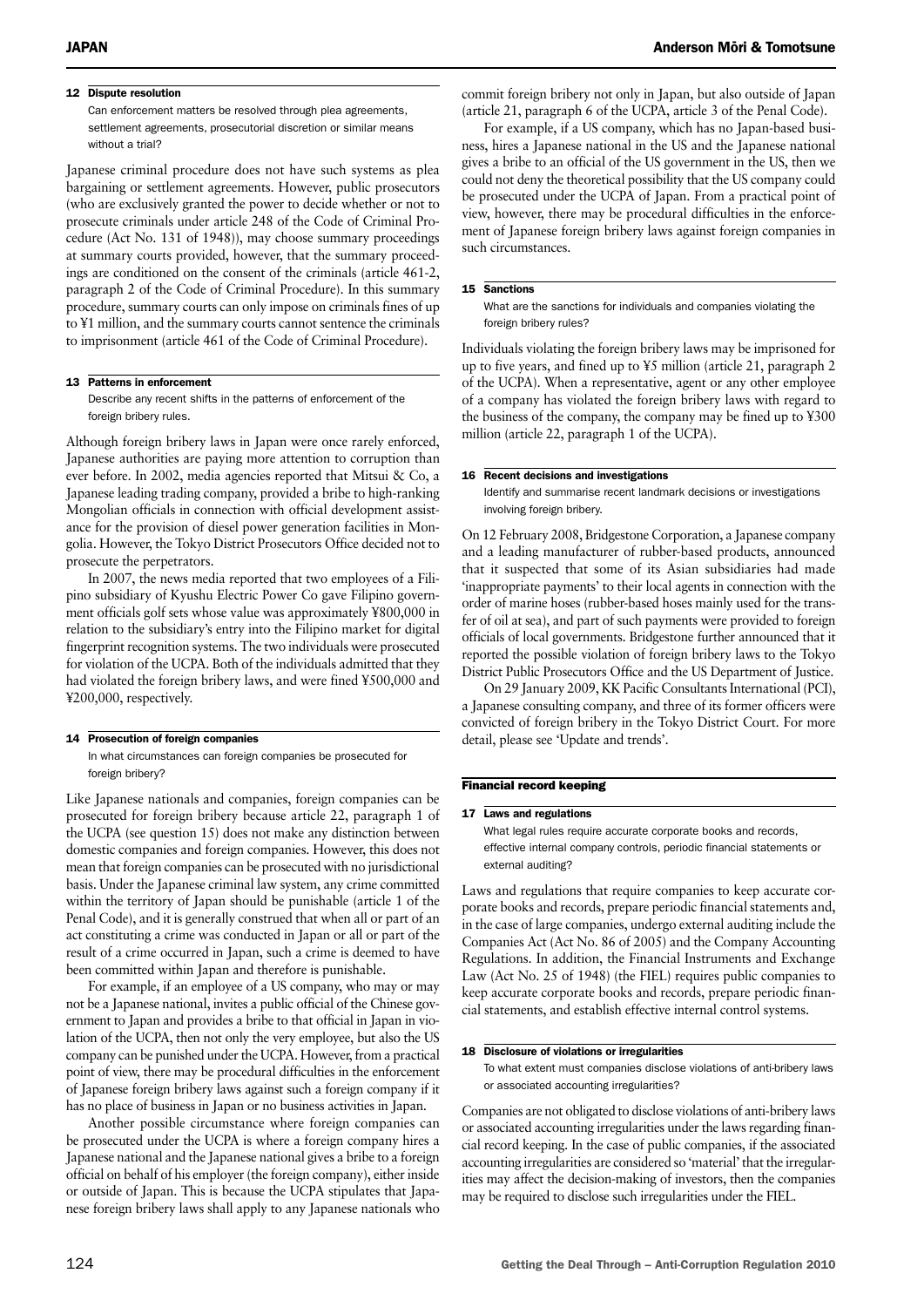#### Update and trends

On 29 January 2009, KK Pacific Consultants International (PCI), a Japanese consulting company, and three of its former executives were convicted of foreign bribery in the Tokyo District Court.

Newspapers reported that PCI and the former executives were prosecuted on charges of paying bribes of US\$600,000 in December 2003 and US\$220,000 in August 2006 to a Vietnamese official. The company won contracts totalling ¥3.1 billion in 2001 and 2003 for consultancy services related to a highway construction project undertaken by the Ho Chi Minh City government and financed by Japanese Official Development Assistance. The bribes were paid in order to obtain the contracts. The former executives admitted these facts and the company was fined ¥70 million and the former executives were sentenced to 18 months', 20 months', and two years' imprisonment respectively, suspended for three years. Neither the

#### 19 Prosecution under financial record keeping legislation

Are such laws used to prosecute domestic or foreign bribery?

They are not directly intended to be used for prosecution of domestic or foreign bribery. However, it would be possible to use such laws in order to indirectly punish bribery if a company engages in false bookkeeping in order to create large slush funds for the purpose of bribery.

## 20 Sanctions for accounting violations

What are the sanctions for violations of the accounting rules associated with the payment of bribes?

There are no specific sanctions for violating of the accounting laws associated with the payment of bribes. However, if there is a materially false statement in securities reports to be submitted by a company under the FIEL, the person who submitted such securities reports may be imprisoned up to 10 years and fined up to ¥10 million (article 197, paragraph 1 of the FIEL), and the company may also be fined up to ¥700 million (article 207, paragraph 1 of the FIEL). Whether such false statements are deemed as 'materially' false statements will depend on the amount of the bribe, the financial conditions of the company and other factors.

#### 21 Tax-deductibility of domestic or foreign bribes

Do your country's tax laws prohibit the deductibility of domestic or foreign bribes?

Yes. Article 55, paragraph 5 of the Corporate Tax Law stipulates that the amount spent for domestic or foreign bribes shall not be taxdeductible. A criminal court need not determine that such expenditure took the form of a bribe in order for tax authorities to deny the deductibility of such expenditure.

#### Domestic bribery

#### 22 Legal framework

Describe the individual elements of the law prohibiting bribery of a domestic public official.

#### Public official

In the Penal Code, the term 'public official' means a national or local government official of Japan, a member of an assembly or committee, or other employees engaged in the performance of public duties of Japan in accordance with laws and regulations (article 7, paragraph 1 of the Penal Code).

#### Bribe

Cash, gifts or anything that satisfies one's desires or demands can be a bribe under Japanese domestic bribery law, provided that it is given in connection with the public service of a public official.

prosecutor nor the defendants appealed against the sentences. This is the first time that a prison sentence of any kind has been

given in foreign bribery case. It is also the first time that a company, and not an individual has been prosecuted in foreign bribery case.

In addition, the investigation authorities in Vietnam cooperated with the Public Prosecutors Office of Japan, undertaking an investigation into the Vietnamese official involved. This type of cooperation on foreign bribery cases promises to facilitate more prosecutions in the future.

In fact, newspapers report that the Public Prosecutors Office is now investigating a case of foreign bribery allegedly committed by Nishimatsu Construction Co, a Japanese construction company. After receiving the request from the Public Prosecutors Office of Japan, the investigative authority in Thailand has started investigating the matter.

#### 23 Prohibitions

Does the law prohibit both the paying and receiving of a bribe?

Yes, both paying for and receiving a bribe are prohibited by the Penal Code. See question 29.

#### 24 Public officials

How does your law define a public official and does that definition include employees of state-owned or state-controlled companies?

A public official is defined as a national or local government official, a member of an assembly or committee or other employee engaged in the performance of public duties in accordance with laws and regulations (article 7, paragraph 1 of the Penal Code) (see question 22). Thus, employees of state-owned or state-controlled companies are not necessarily included within the definition. However, persons that are not included in this definition may be deemed a public official by specific statutes. For example, officers and employees of the Bank of Japan are deemed public officials (article 30 of the Bank of Japan Act). For the definition of a foreign public official, see question 4.

#### 25 Public official participation in commercial activities

Can a public official participate in commercial activities while serving as a public official?

National public officials are prohibited from participating in commercial activities while serving as public officials, except when approved by the National Personnel Authority (article 103, paragraphs 1 and 2 of the National Public Service Act (Act No. 120 of 1947)). Local public officials must obtain similar approval from those who appointed them to their posts in order to participate in commercial activities (article 38, paragraph 1 of the Local Public Service Law).

#### 26 Travel and entertainment

Describe any restrictions on providing domestic officials with gifts, travel expenses, meals or entertainment. Do the restrictions apply to both the providing and receiving of such benefits?

Even if gifts, entertainment or other benefits are intended as a courtesy, they could be considered an illegal bribe (regardless of their value), as long as they are given for and in connection with the power and authority of the relevant public official.

Certain high-level national government officials are obliged to report any gifts or benefits from business entities if the value of such gifts or benefits exceeds ¥5,000 (article 6 of the National Public Service Ethics Act (Act No. 129 of 1999)). Please note that whether or not this reporting requirement applies is different from whether the gifts or benefits in question constitute bribes.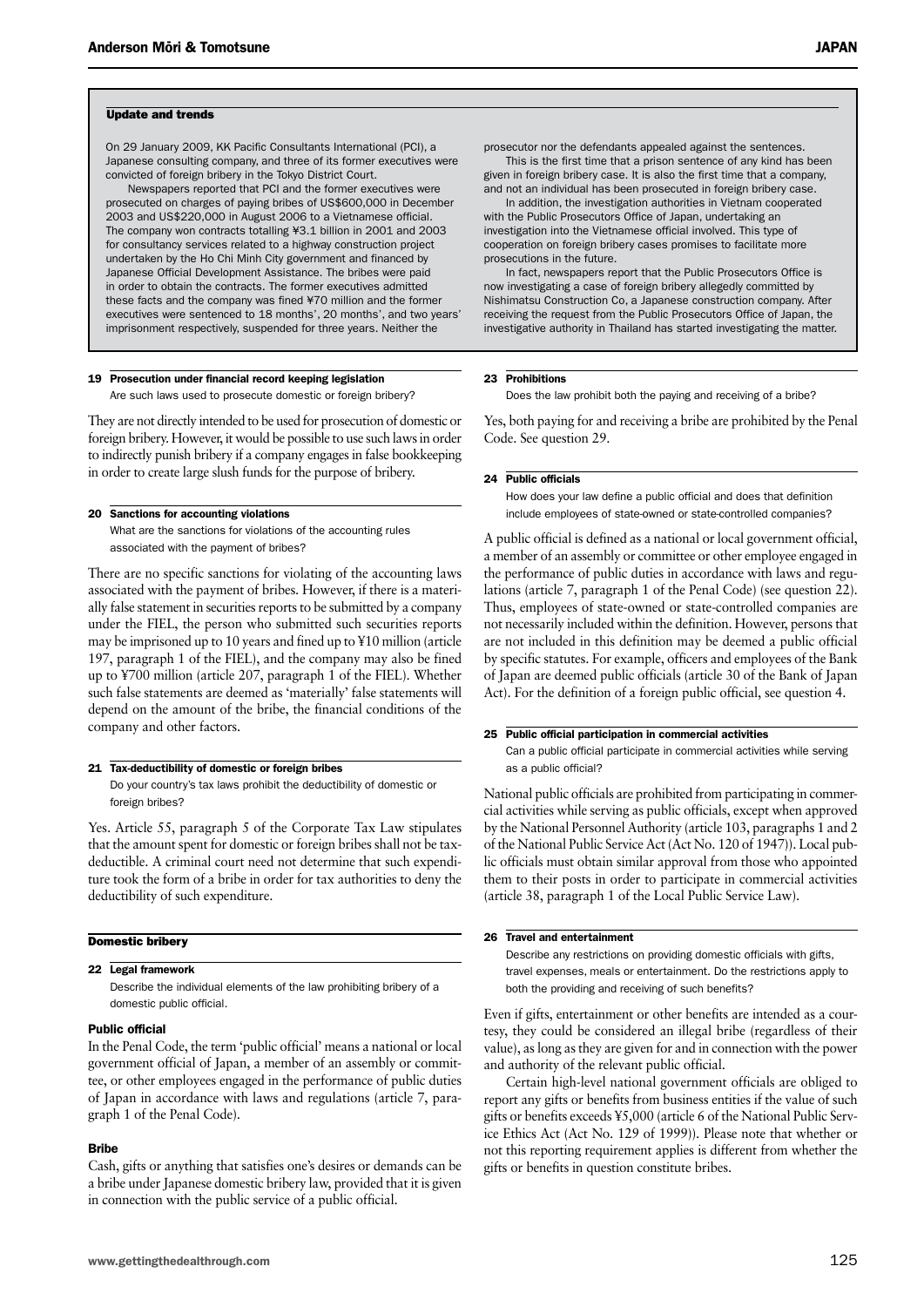### 27 Gifts and gratuities

Are certain types of gifts and gratuities permissible under your domestic bribery laws and, if so, what types?

Please see question 26.

#### 28 Private commercial bribery

Does your country also prohibit private commercial bribery?

Japanese law does not impose a general prohibition on private commercial bribery. However, some special laws prohibit private commercial bribery for companies the business of which is closely related to the public interest. For example, under the Act on Nippon Telegraph and Telephone Corporation, bribes to employees of Nippon Telegraph and Telephone Corporation are prohibited. Further, if a director, or similar official, of a stock corporation, in response to unlawful solicitation, accepts, solicits or promises to accept any benefit of a proprietary nature in connection with his or her duties, such person may be punished by imprisonment for up to five years or a fine of up to ¥5 million. In addition, the benefit received by such person shall be confiscated, while the person who gives, offers or promises to give the benefit may be punished by imprisonment for up to three years or a fine of up to ¥3 million (articles 967 and 969 of the Companies Act).

#### 29 Penalties and enforcement

What are the sanctions for individuals and companies violating the domestic bribery rules?

A person who gives, offers or promises to give a bribe to a public official may be imprisoned for up to three years or fined up to ¥2.5 million (article 198 of the Penal Code). Companies are not punished for their employees' violations of domestic bribery laws.

Sanctions against public officials are different, depending on the circumstances. A public official who simply accepts, solicits or promises to accept a bribe in connection with his or her duties may be imprisoned for up to five years (article 197, paragraph 1 of the

Penal Code). If an official agrees to perform a certain act in response to a request, the sanction may be increased to imprisonment for up to seven years (article 197, paragraph 1 of the Penal Code). If a public official commits any of the conduct described above and later actually acts illegally or refrains from acting in the exercise of his or her duty, he or she may be imprisoned for one year or longer (article 197- 3 paragraphs 1 and 2 of the Penal Code). A former public official may be imprisoned for up to five years, if he or she received a bribe in connection with his or her duty during his or her public service in the past (article 197-3, paragraph 3 of the Penal Code).

A bribe accepted by a public official will be confiscated. If all or part of the bribe cannot be confiscated, then an equivalent sum of money shall be collected (article 197-5 of the Penal Code).

#### 30 Facilitating payments

Have the domestic bribery laws been enforced with respect to facilitating or 'grease' payments?

Yes. Japanese domestic bribery law does not differentiate 'grease' payments from other benefits, and such payments can constitute a bribe.

#### 31 Recent decisions and investigations

Identify and summarise recent landmark decisions and investigations involving domestic bribery laws, including any investigations or decisions involving foreign companies.

In 2007, a high-ranking official of the Ministry of Defence was prosecuted for receiving bribes (including golf outings) from an ex-director of Yamada Corporation, a trading company specialising in military weapons. This scandal gathered much public attention, and the media reported that General Electric suspended transactions with Yamada Corporation because of this scandal. In 2008, the official was sentenced to imprisonment of two years and six months without suspension, and forced to forfeit the ¥12.5 million he had received. The official appealed to the Tokyo High Court but in 2009 the court rejected the appeal, and the case is pending before the Supreme Court.

# **ANDERSON MORI & TOMOTSUNE**

Izumi Garden Tower Tel: +81 3 6888 1000 6-1, Roppongi 1-chome, Minato-ku www.amt-law.com Tokyo 106-6036 Japan

#### Koya Uemura **Koya.uemura@amt-law.com**